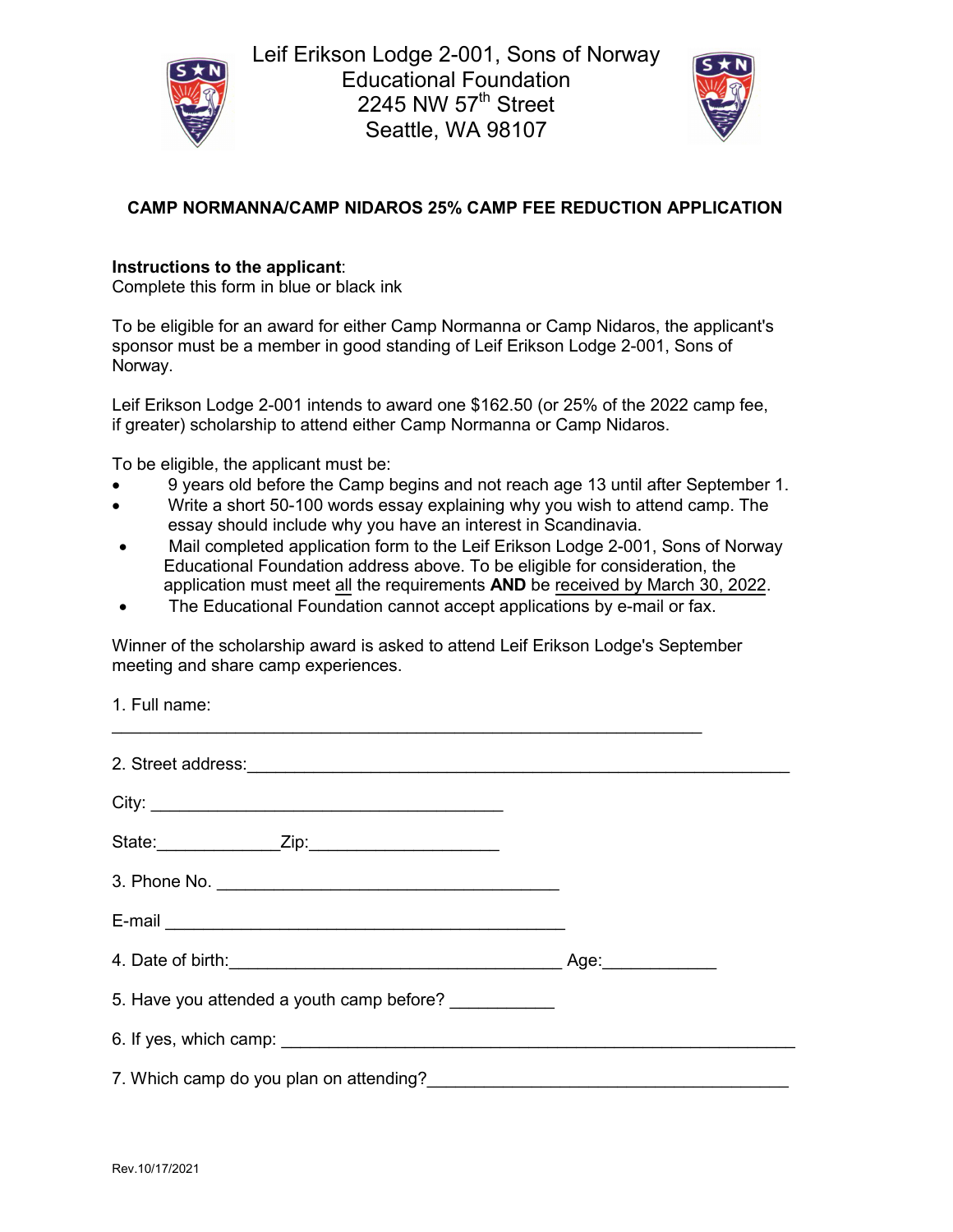8. Name of sponsor who is a member of Leif Erikson Lodge 2-001:

9. Why do you want to go to Camp Normanna or Camp Nidaros, and why do you have an interest in Scandinavia? On a separate sheet of paper, please write or type in 50-100 words your response.

 $\_$  ,  $\_$  ,  $\_$  ,  $\_$  ,  $\_$  ,  $\_$  ,  $\_$  ,  $\_$  ,  $\_$  ,  $\_$  ,  $\_$  ,  $\_$  ,  $\_$  ,  $\_$  ,  $\_$  ,  $\_$  ,  $\_$  ,  $\_$  ,  $\_$  ,  $\_$  ,  $\_$  ,  $\_$  ,  $\_$  ,  $\_$  ,  $\_$  ,  $\_$  ,  $\_$  ,  $\_$  ,  $\_$  ,  $\_$  ,  $\_$  ,  $\_$  ,  $\_$  ,  $\_$  ,  $\_$  ,  $\_$  ,  $\_$  ,

10. I hereby certify the above statements are true and accurate to the best of my knowledge.

\_\_\_\_\_\_\_\_\_\_\_\_\_\_\_\_\_\_\_\_\_\_\_\_\_\_\_\_\_\_\_\_ Applicant's signature

All applicants will be notified of the trustees' decision. Award is sent directly to the Camp Treasurer in the recipient's name.

Mail completed application form to:

Leif Erikson Lodge 2-001, Sons of Norway Educational Foundation 2245 NW  $57<sup>th</sup>$  Street Seattle, WA 98107 206-783-1274 (Leif Erikson Lodge Office)

The Educational Foundation Trustees will select winners based on:

Ability to follow the instructions on the application Content of the essay

If you have any questions, contact:

Heidi Ludeman (Larsen), 360-927-1194 or LELEducationalFoundation@gmail.com **OR** 

e-mail: leiferiksonlodge@qwestoffice.net

In addition, the recipient may receive a matching amount from the Draxten Memorial Scholarship Fund via District 2.